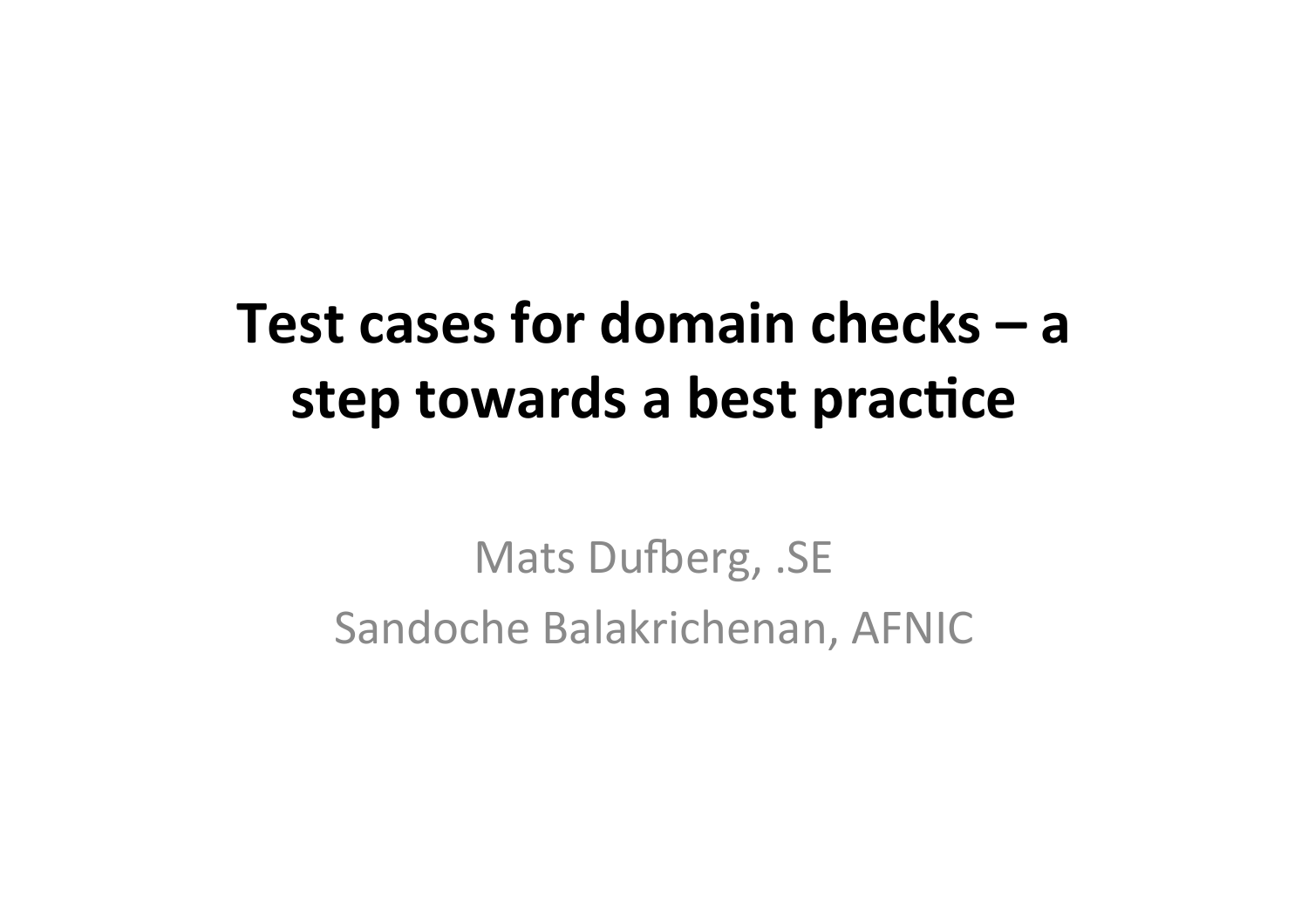#### Zonemaster

- Upcoming tool for test of delegation of a domain
- The development of Zonemaster has several purposes
	- Replace tools built by Afnic (Zonecheck) and .SE (DNSCheck), respectively with a better tool.
	- Create a tool that should be modular and easy to update.
	- Create explicit requirements for correct delegation of a domain.
	- $-$  Create explicit requirements that can be used to verify the tool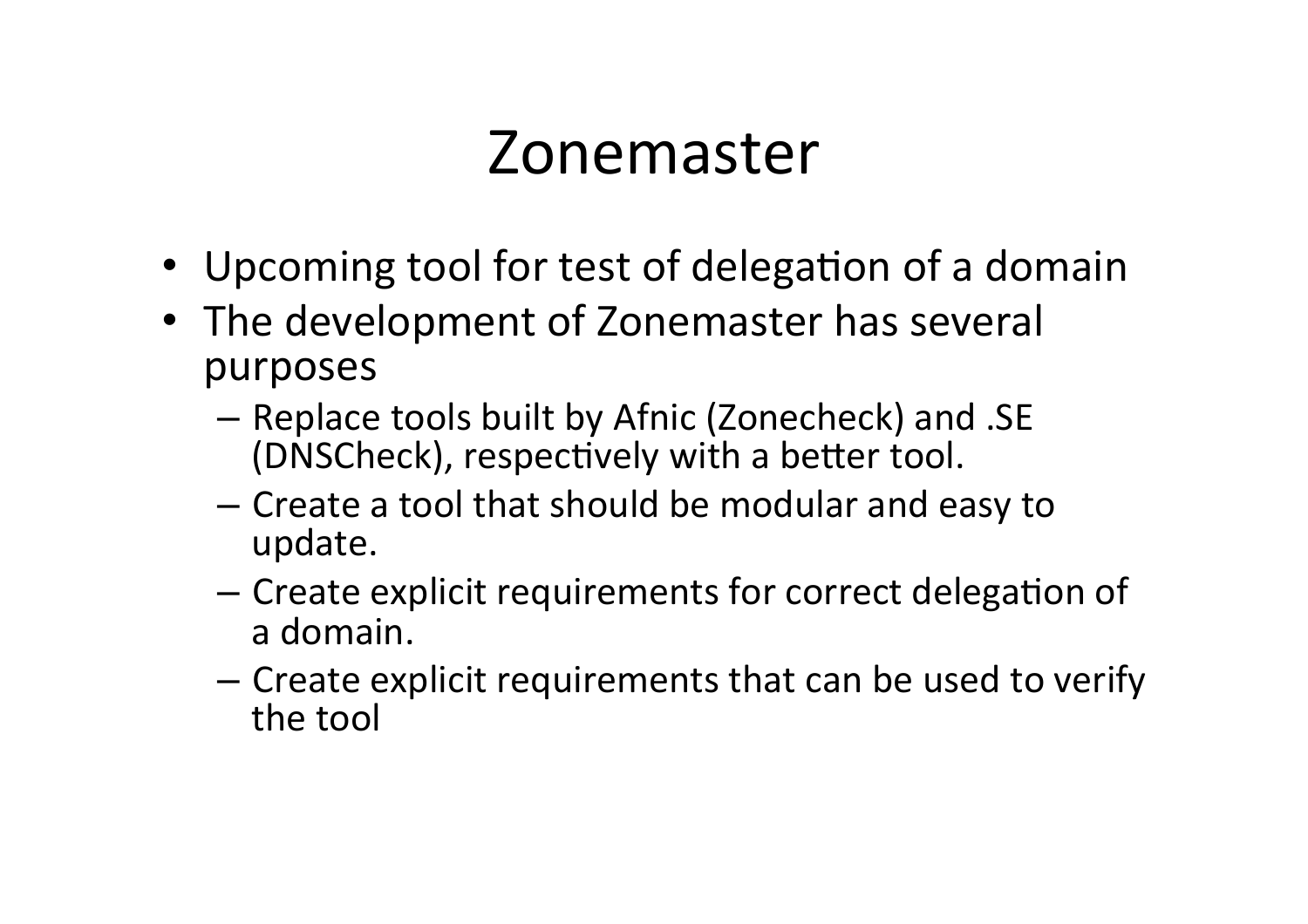# The goals of the requirements

- General accepted requirements of a delegation of a domain.
- Requirements accepted as a best practice for a domain.
- Requirements for domain and tool that could be used for any tool, not only Zonemaster.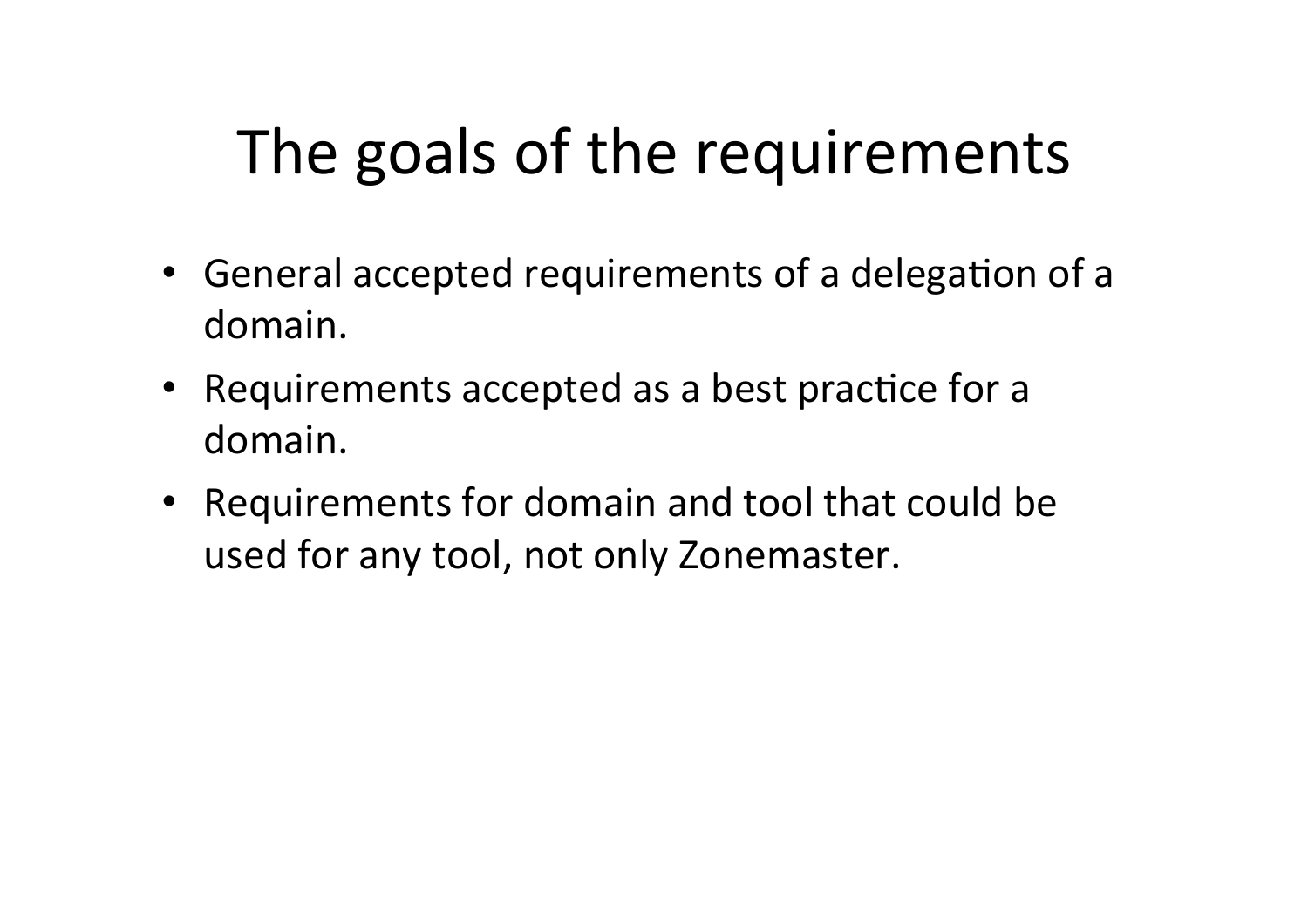# Requirements on tool and specification for domain delegation

- Requirements on tool:
	- $-$  The tool must be able to detect errors and certain behavior to make sure that we do not get false positives or false negatives.
- Specification for delegation of a domain:
	- $-$  These are everything that we require on the domain to be considered to correctly delegated.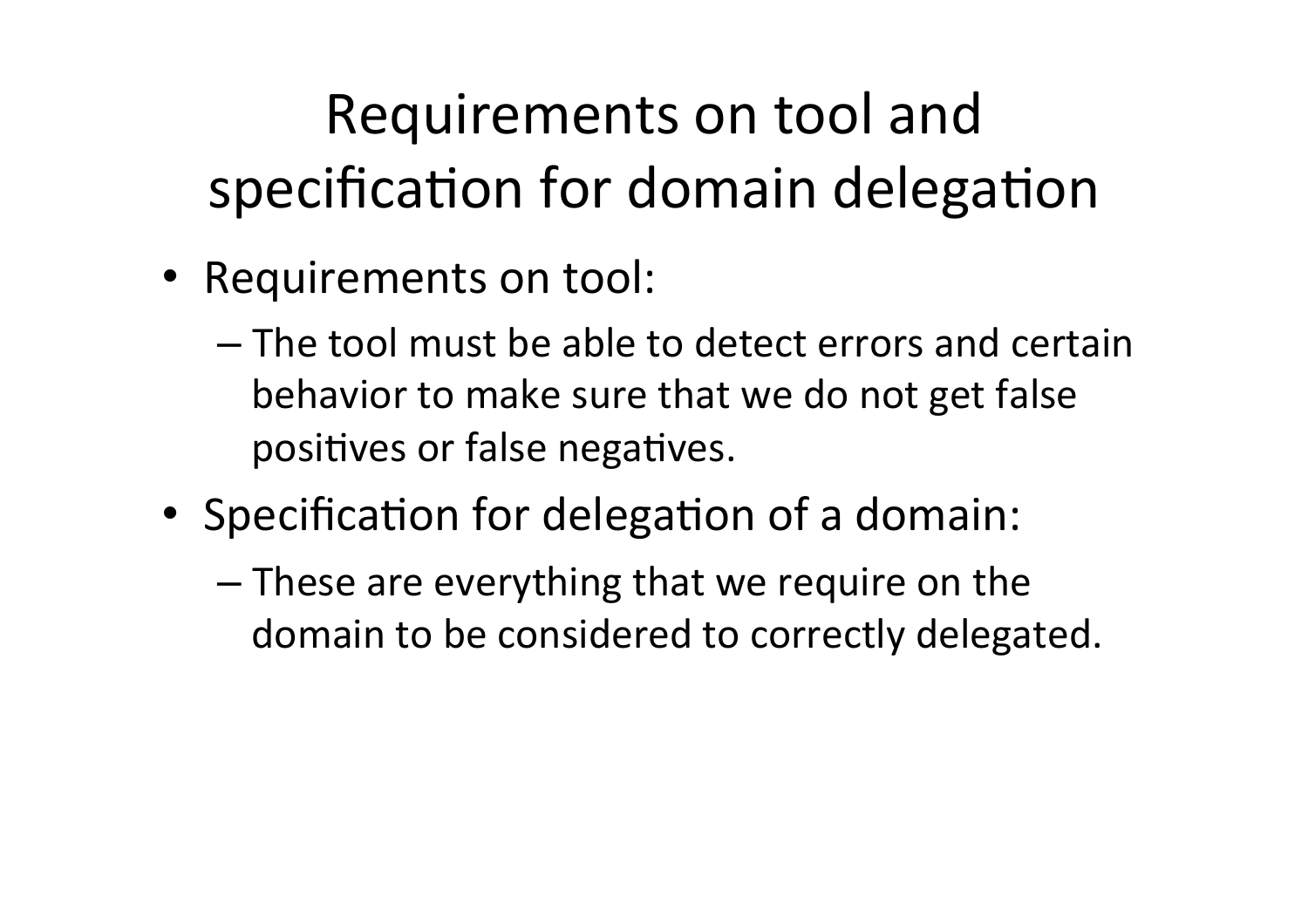# Why this presentation?

- Is this right approach?
- Is it possible to define generally accepted requirements? Can we reach a best practice for testing the delegation of a domain?
- Can we reach the point where different tools test the same thing? - If two come to different conclusions, one is probably wrong?
- What are your thoughts? Have we missed something?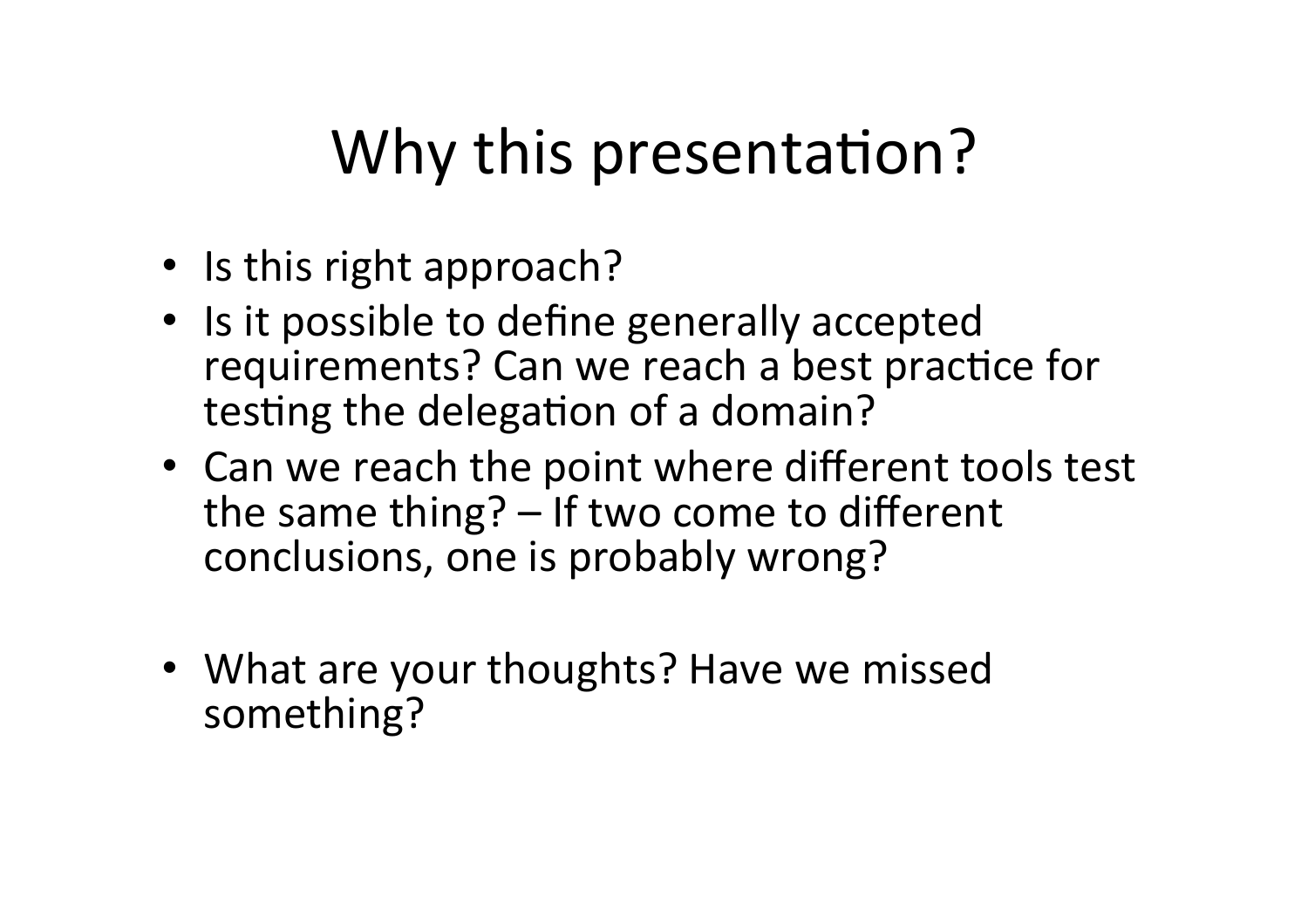#### Requirements on the requirements

- The requirements must be SMaRT
	- $-$  Specific  $-$  It must be clear what the requirement is.
	- $-$  Measurable  $-$  It must be possible to issue a DNS query, or a set of queries, and from that determine if the requirement has been fulfilled or not.
	- $-$  Realistic We cannot assume more access to the name servers than we normally have.
	- $-$  Time  $-$  It cannot be too time-consuming to perform the tests.
- In this presentation all details are, of course, not included. See https://github.com/dotse/zonemaster for more details.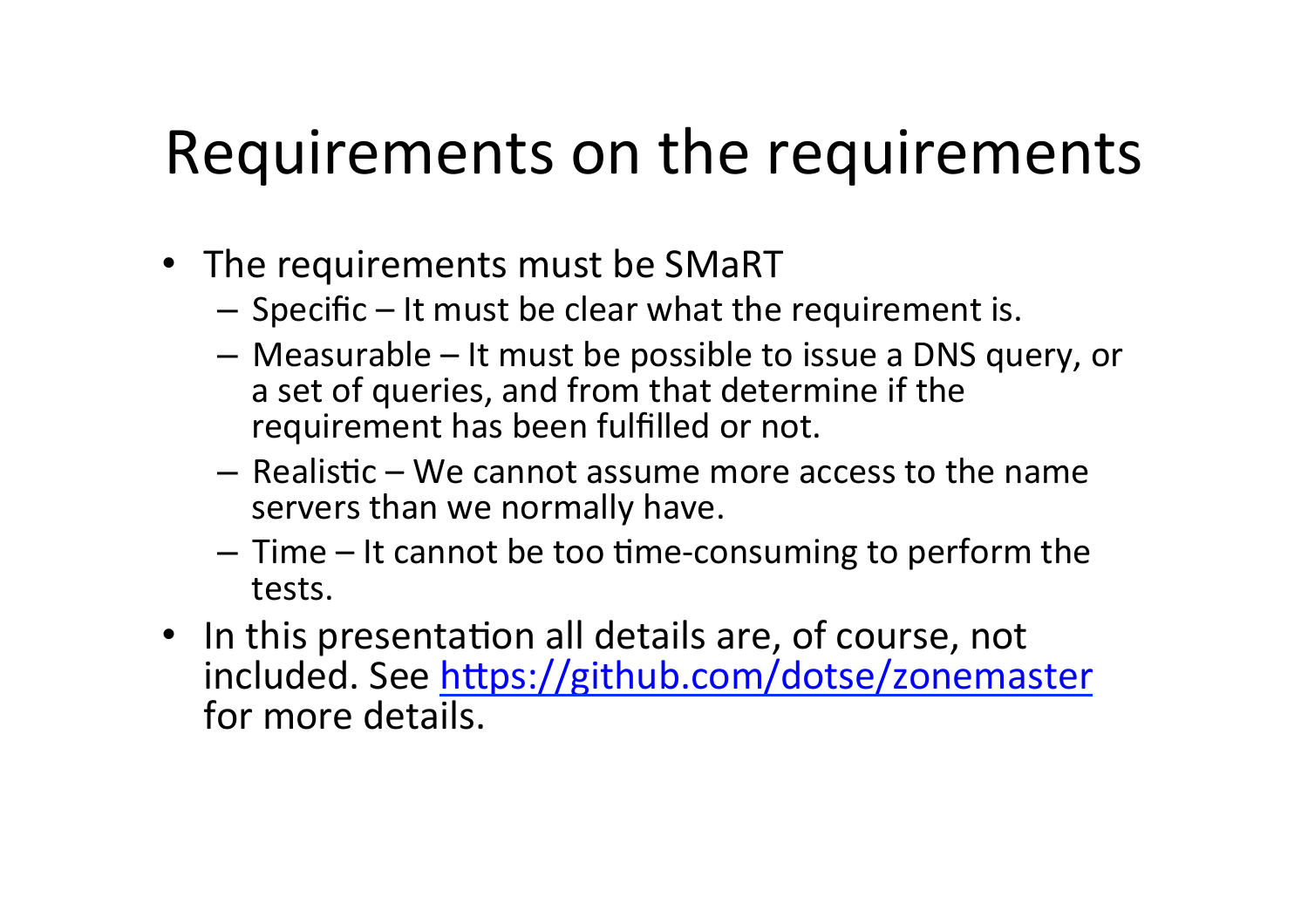#### Requirements on tool

- The tool must be able to detect restrictions, such as hostname syntax, and configuration errors, such as CNAME collision and lame delegation.
- $\bullet$  The tool must be able to differentiate between different status of an answer, such as NXDOMAIN and psuedo-status NODATA.
- This is work in progress. More requirements to come.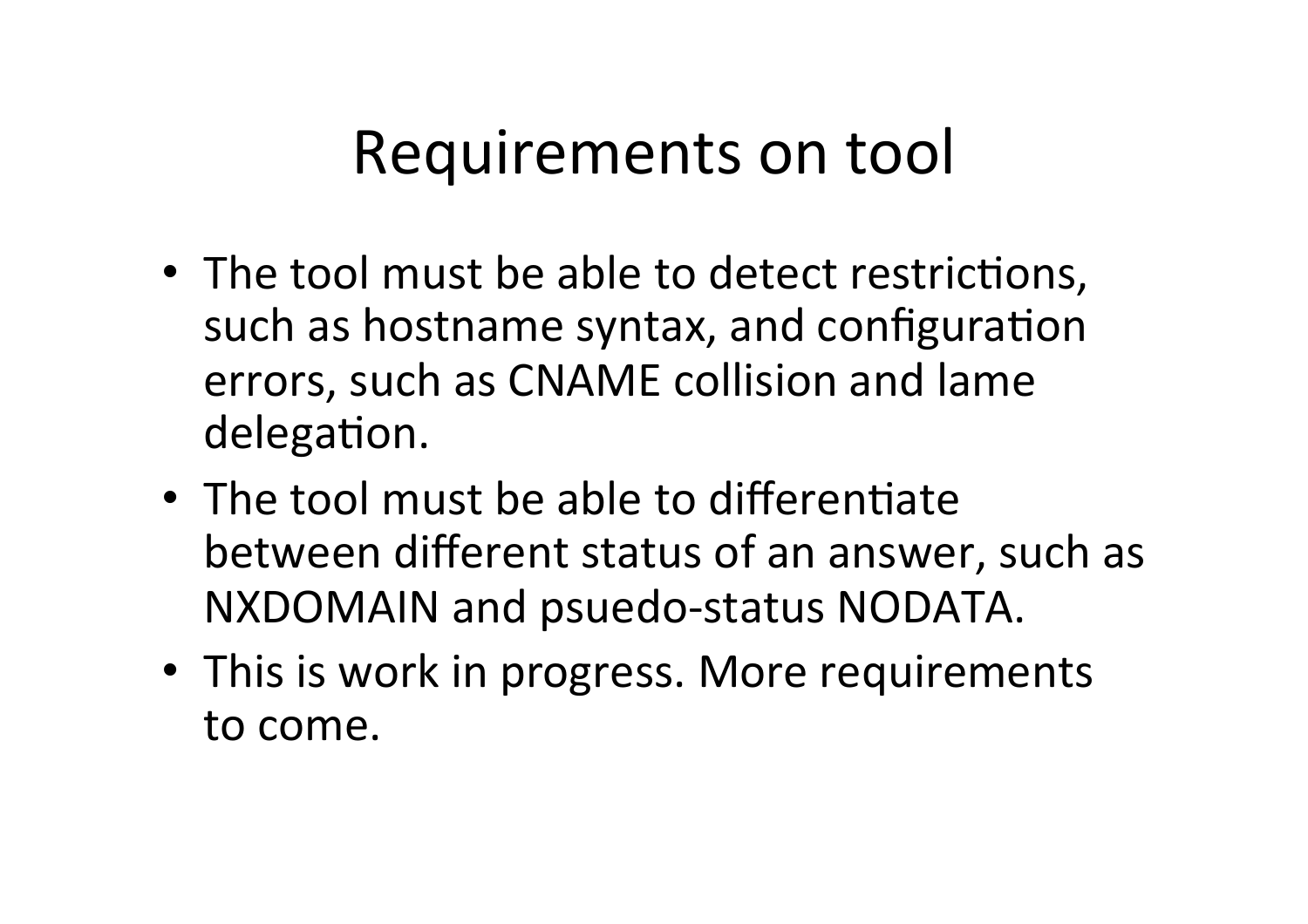# Explicit specification for the delegation of a domain

- The specifications fall into groups:
	- Basic
	- $-$  Delegation
	- Address
	- $-$  Connectivity
	- Consistency
	- Name server
	- Syntax
	- Zone
	- DNSSEC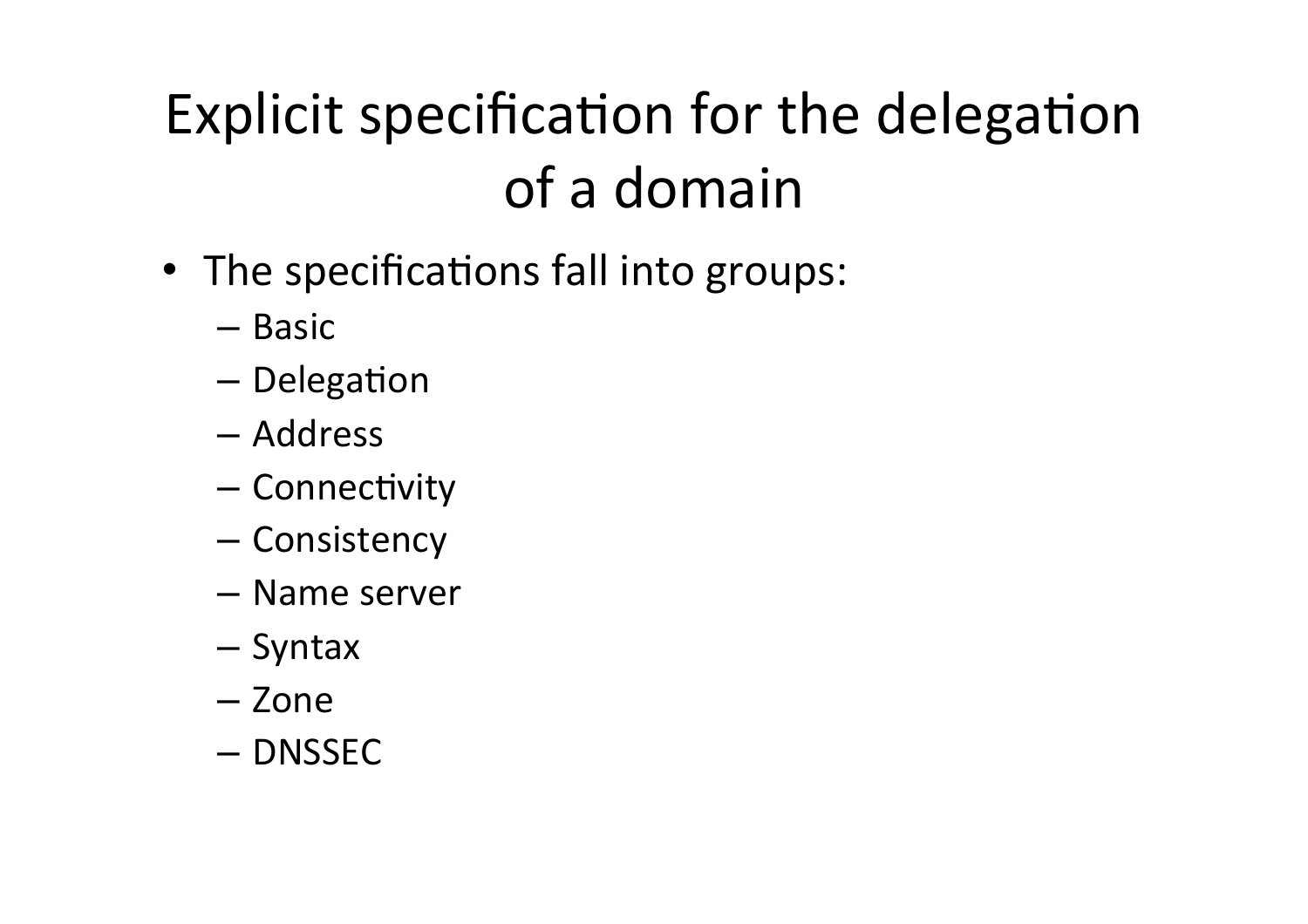# Source of specifications

- The specifications are, as long as it is possible, based on documented requirements, mostly RFCs.
- Some specifications are based on best practice and experience of DNS operation.
- In all cases, the requirements are stated at the Zonemaster Github site, http://goo.gl/Z4yxTR (https://github.com/dotse/zonemaster to main site).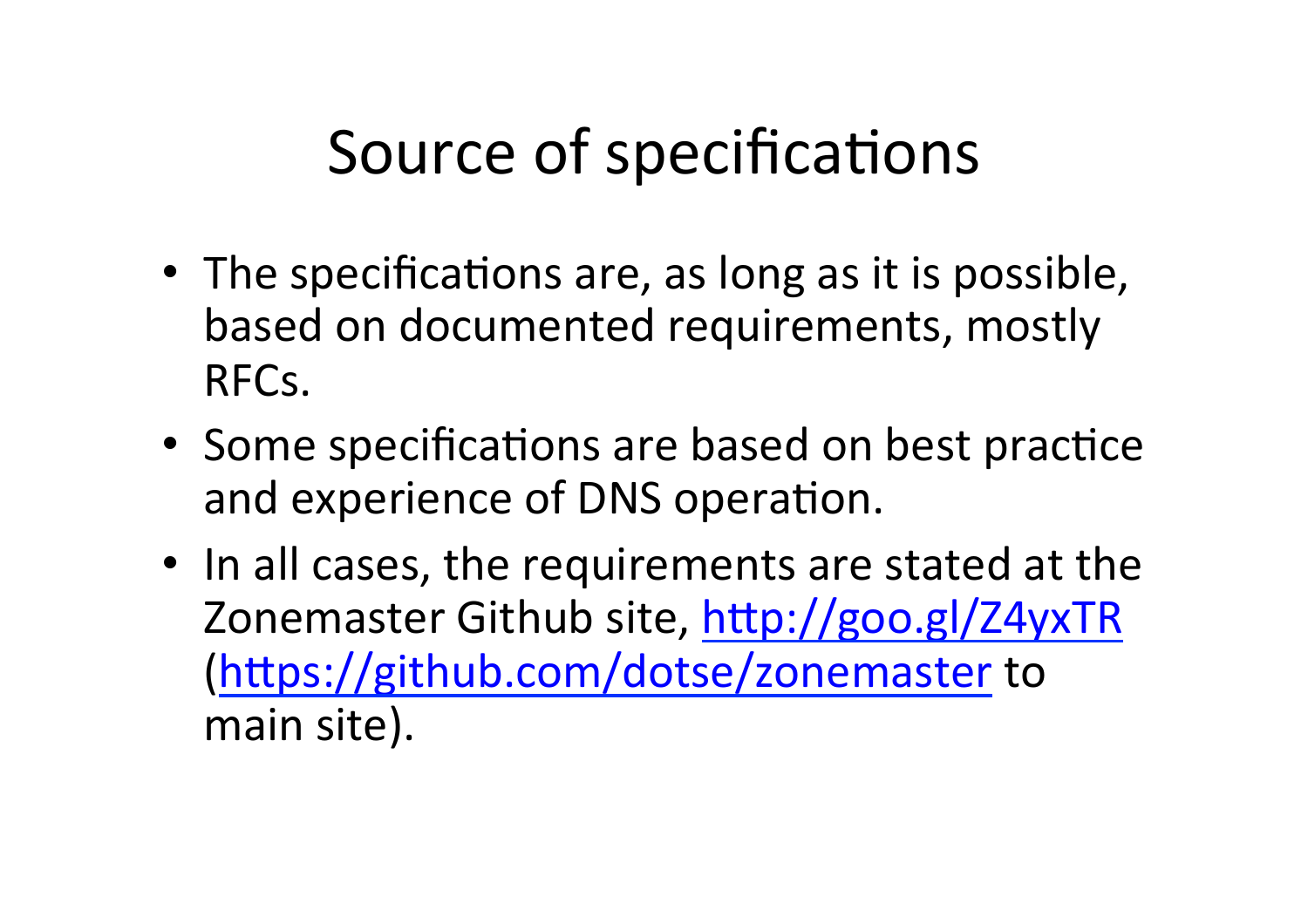## Basic

- The domain must meet the following requirements, or else the rest of the requirements are meaningless:
	- $-$  The domain must have a parent domain
	- The domain must have at least one working name server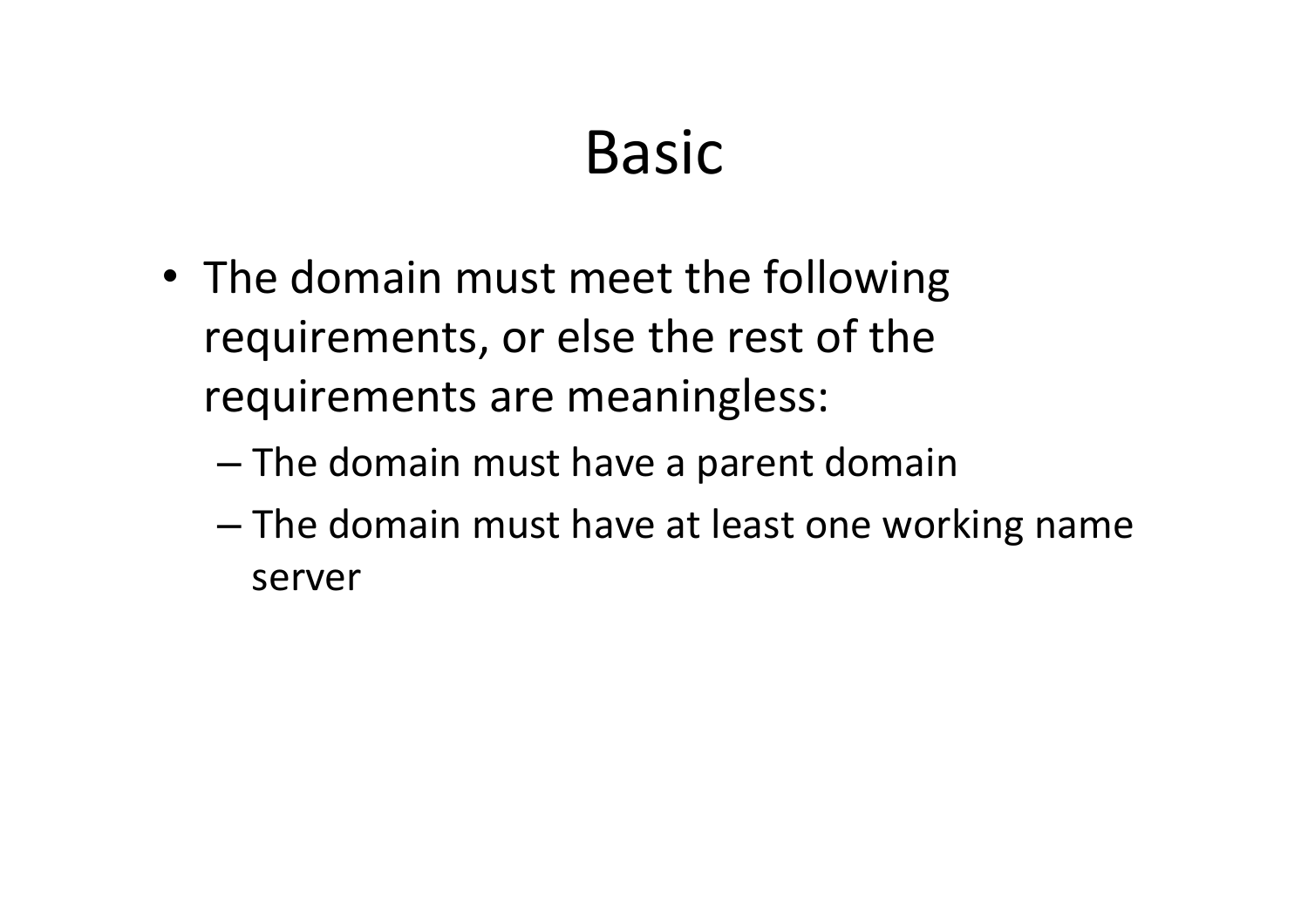# Delegation

- The delegation is here seen as the overlap between the delegating zone and the zone in question.
	- At least two NS
	- $-$  Each NS must resolve to a distinct address
	- Referral must fit 512 bytes
	- $-$  NS must be authoritative
	- $-$  NS must not point at CNAME
	- SOA must exist
	- $-$  Glue in delegation must exist in zone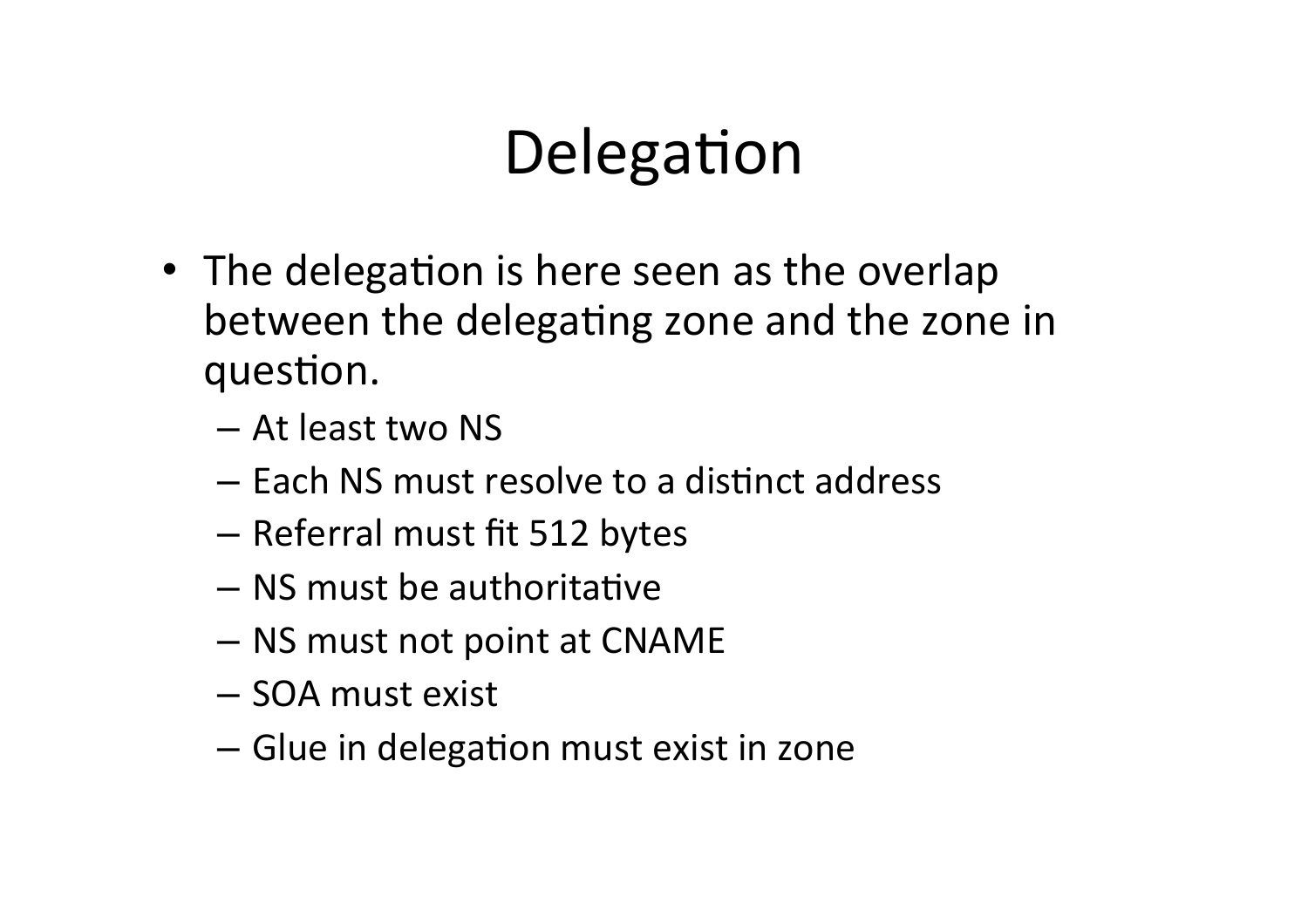### Address

- The resolved IP addresses must meet some requirements:
	- Address must be globally routable
	- No addresses in bogon prefixes
	- $-$  Address should have reverse (PTR)
	- Reverse (PTR) should match the name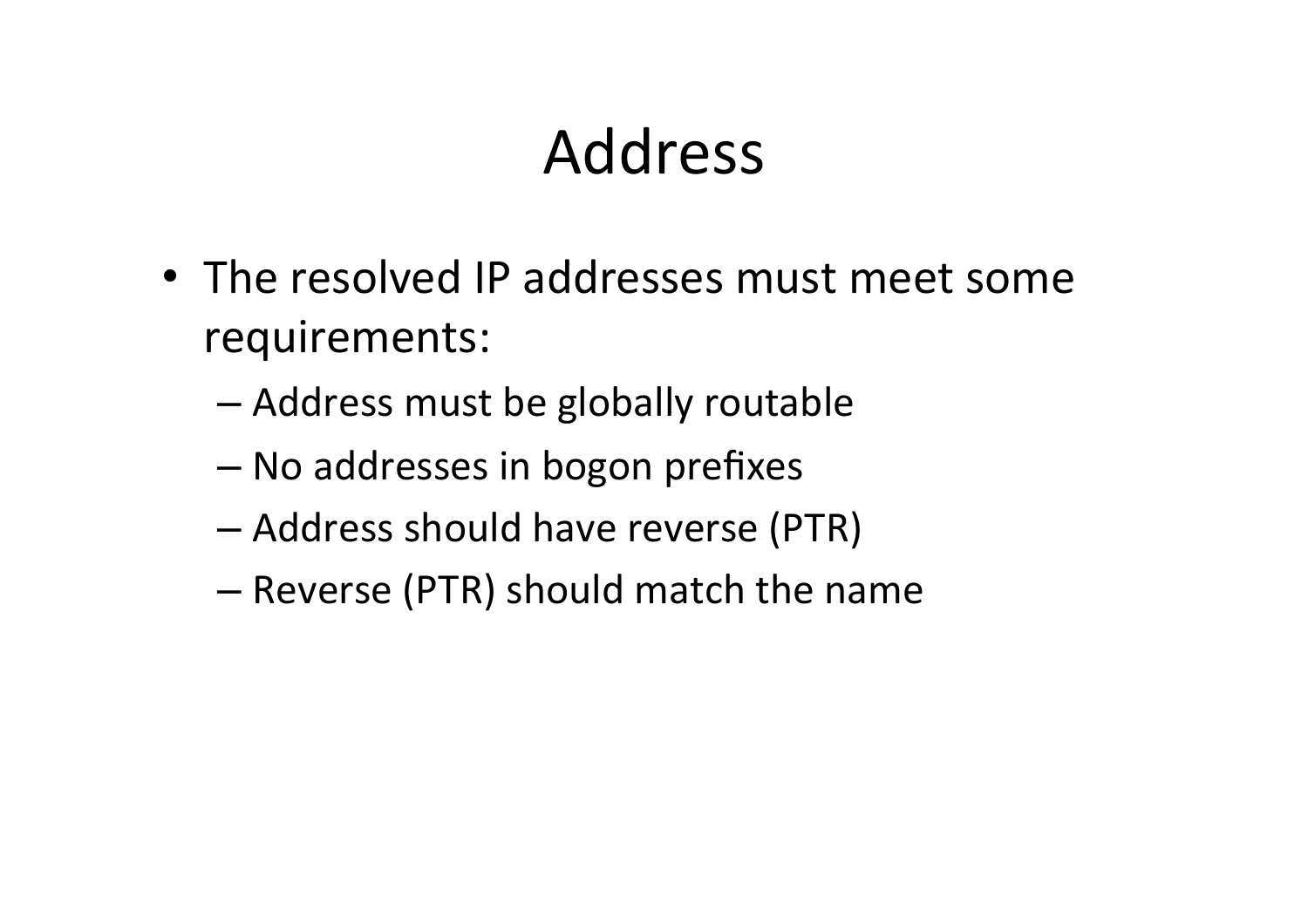# Connectivity

- Connectivity is fundamental.
	- UDP
	- TCP
	- AS and network diversity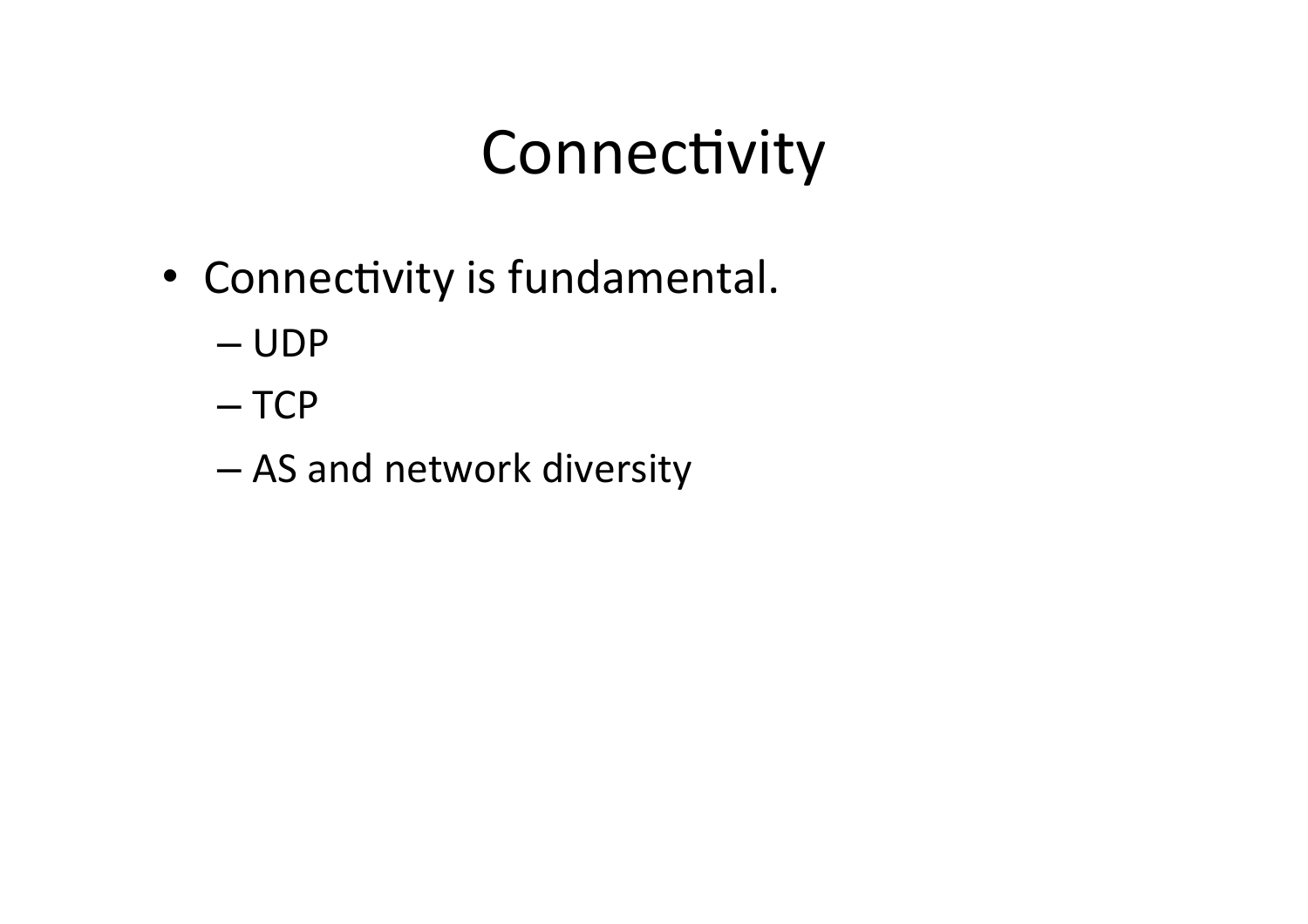#### **Consistency**

- Consistency between data from different name servers of the same domain is needed for a healthy domain.
	- All parameters in SOA equal between all server.
	- $-$  The same NS RR set in all servers.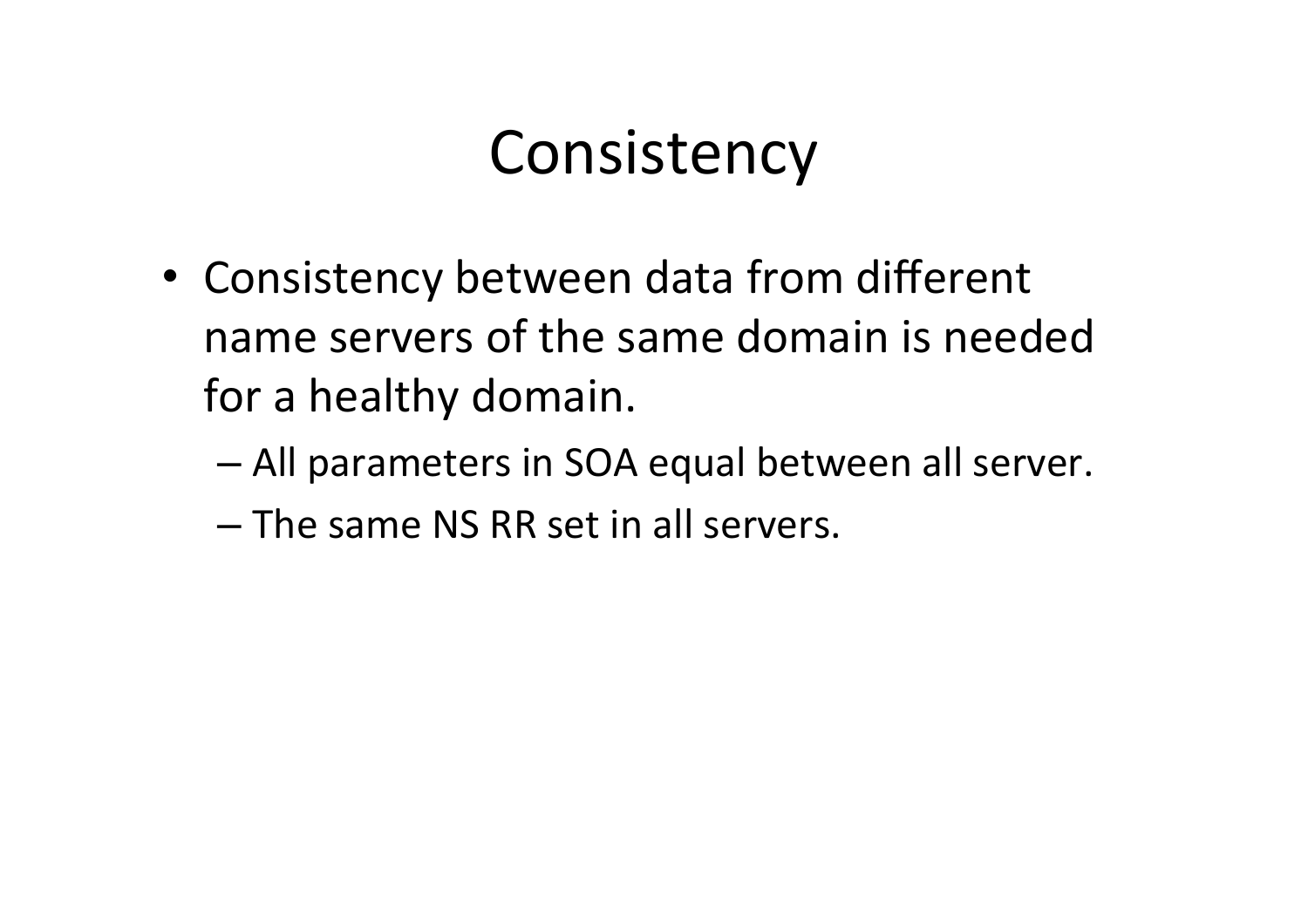#### Name server

- The behavior of the name servers used for the domain will be fundamental to the quality of the domain.
	- Must handle queries for AAAA correctly.
	- $-$  Must respond from the same IP as the query came to.
	- Should or must support EDNS0
	- Should not be a recursor.
	- $-$  Should not allow AXFR from "the world".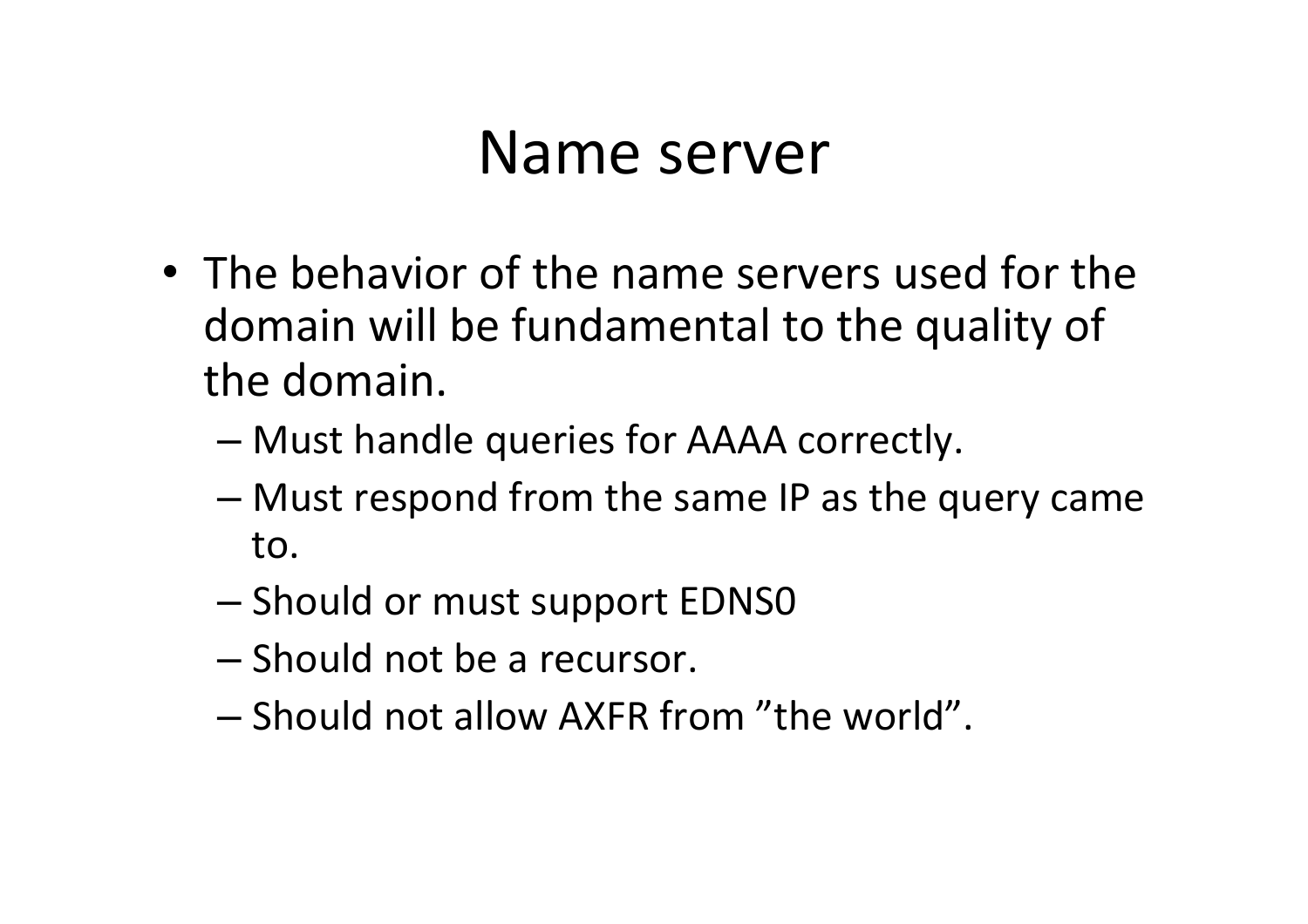## Syntax

- The format of names must meet the standards.
	- No illegal characters in domain name (only LDH)
	- No hyphen in initial or final position of any label.
	- $-$  "xn--" is OK, but else "--" is not OK in third and forth position
	- $-$  Name server name must be valid
	- $-$  No " $\omega$ " in SOA RNAME (mail addr)
	- No illegal characters in SOA RNAME (mail addr)
	- No illegal characters in SOA MNAME (master server)
	- $-$  Any MX in apex must point at a valid hostname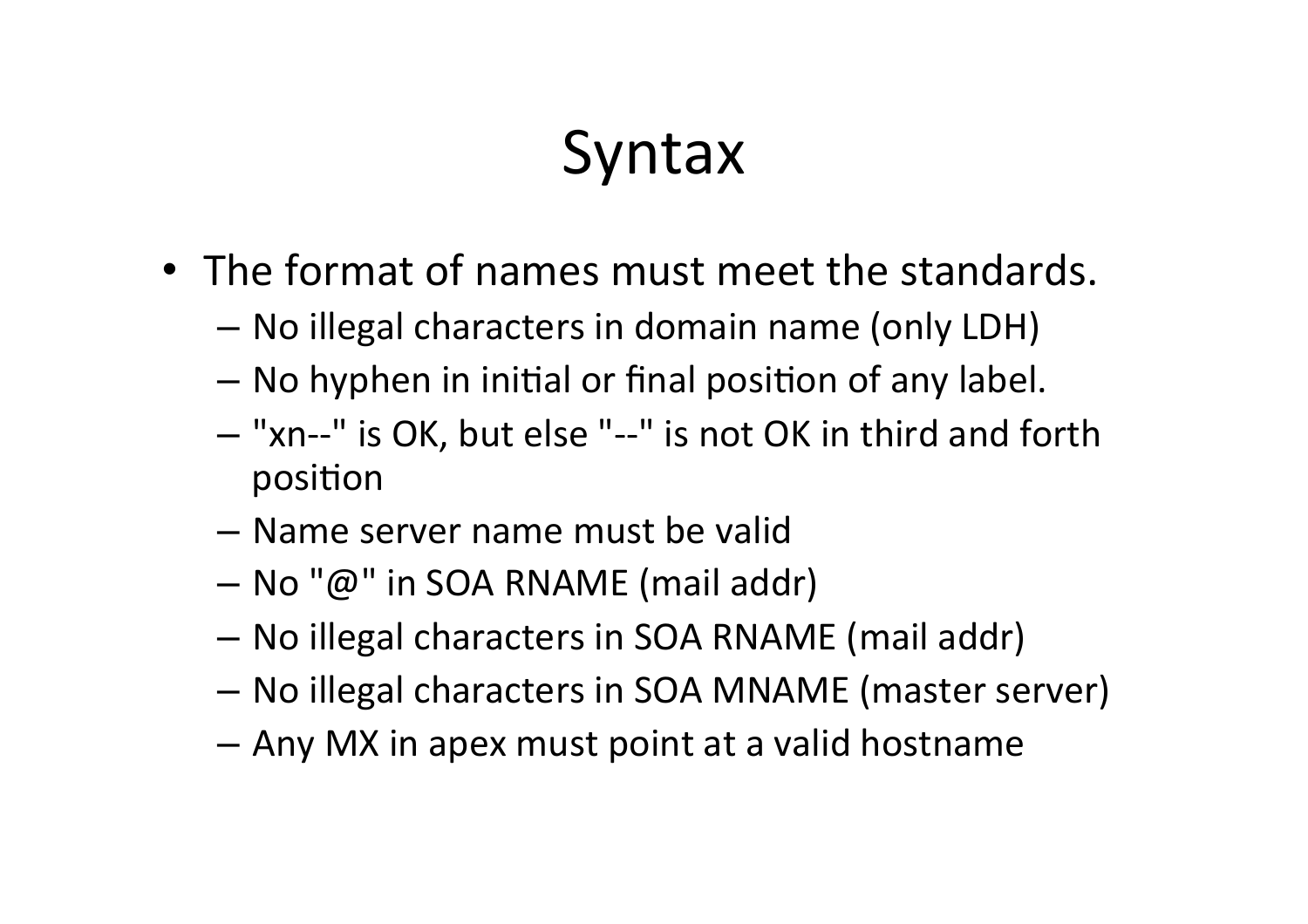#### Zone

- A complete analysis of the zone would require AXFR. Some parts can be tested.
	- $-$  Name server in SOA MNAME must be a fully qualified master server for the zone.
	- SOA values (refresh, retry, expire, minimum) must be sensible
	- SOA MNAME must not point at a CNAME
	- $-$  The zone should have an MX in apex (unless it is the root or a TLD)
	- MX must not point at a CNAME
	- $-$  The zone should have an A or AAAA in apex unless it has a valid MX (unless it is the root or a TLD)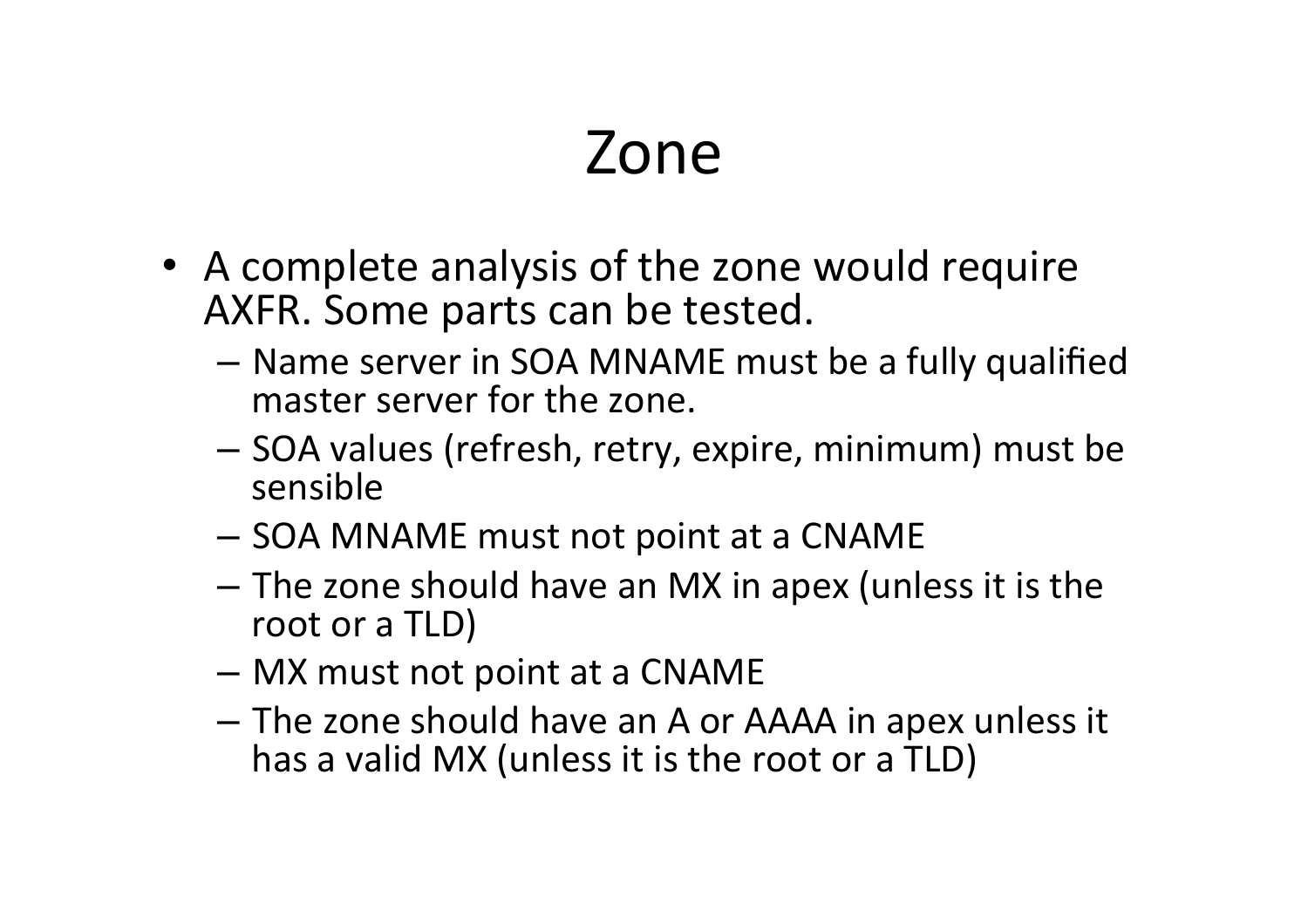# DNSSEC

- The DNSSEC tests are of course only relevant for signed zones.
	- If it has a DS record in the delegation, it must be signed
	- Legal values for DS hash digest algorithms
	- $-$  DS must match DNSKEY in the zone
	- Not too many NSEC3 iterations
	- Not too short or too long RRSIG lifetime
	- DNSKEY algorithm must be valid
	- Answers must contain RRISG RR
	- $-$  Signed zone should have a DS in parent
	- RRSIG of DNSKEY and SOA must be valid
	- Zone must have NSEC or NSEC3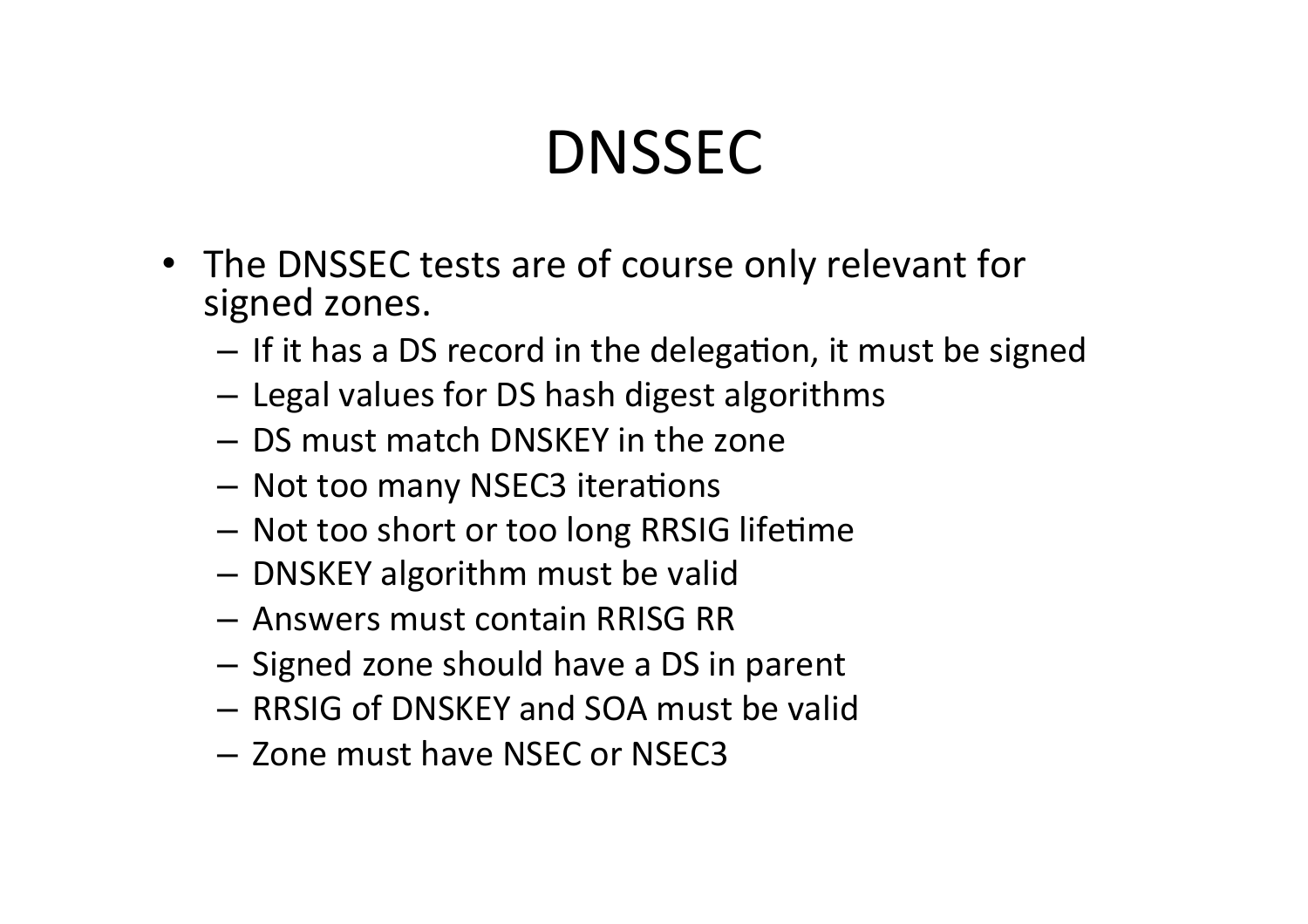# A framework

- Instead of focusing on the tool doing the cool testing we have here presented the requirements.
- If we succeed, the requirements will turn into a best practice and living outside the Zonemaster tool.